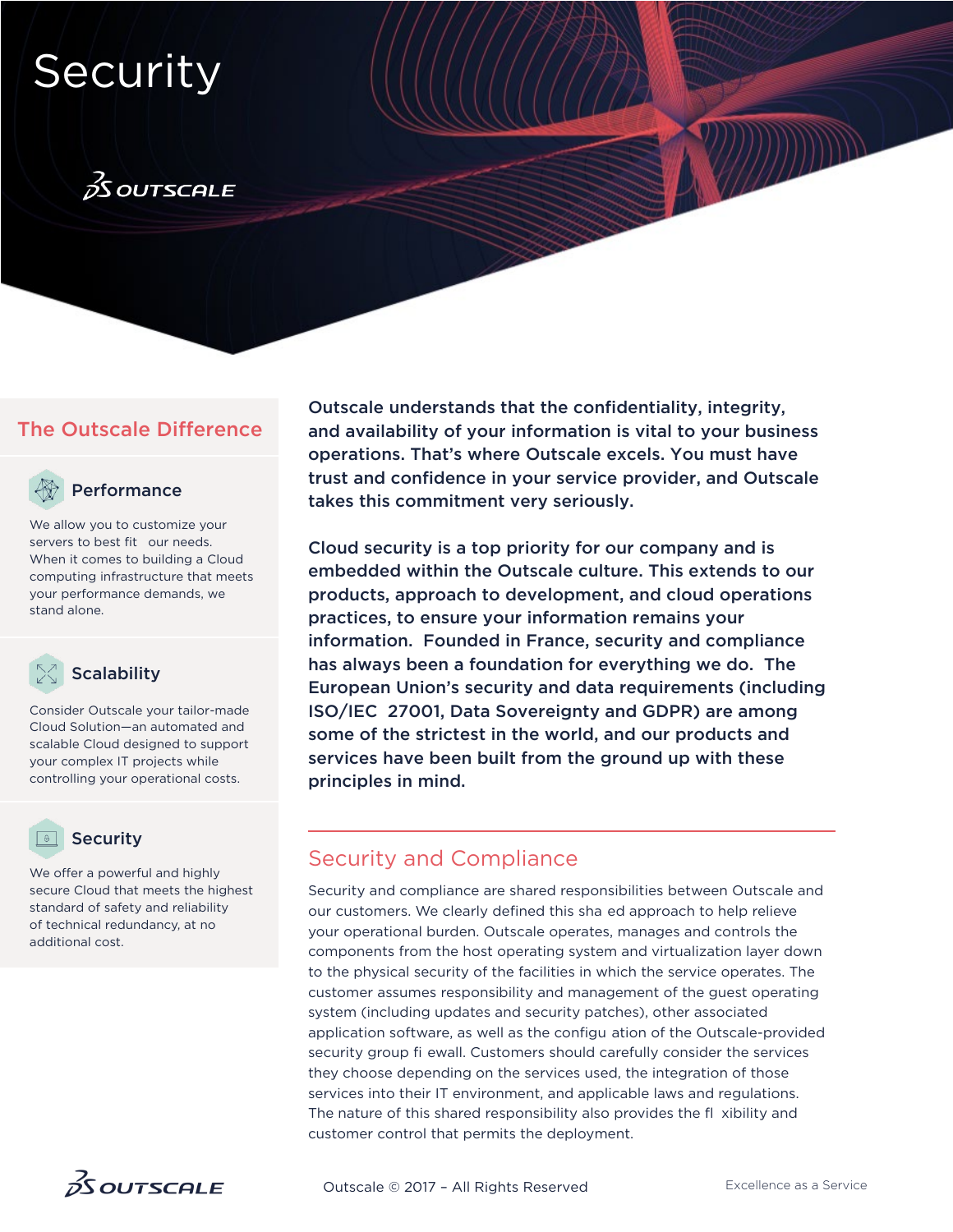

Outscale understands that our customers and partners expect – and demand – cloud security. We provide numerous security capabilities and services to increase privacy and control network access, including:

- Network fi ewalls built into Outscale Virtual Private Cloud
- Connectivity options that enable private, or dedicated, connections from your office or on-premises environment

## Outscale Global Infrastructure

Outscale offers a robust, secure and efficient ne ork architecture to meet all of your needs. Our services are delivered through 9 highly available, top-tier data centers located across the globe. This allows your data to be replicated across multiple data centers in the same region and can be replicated across several different regions, upon request. To improve latency and provide the best experience for users, Outscale has strengthened its internet peering interconnection agreements by region.

As an Outscale partner or customer, you will benefit f om a data center and network architecture built to meet the requirements of the most security-sensitive organizations.



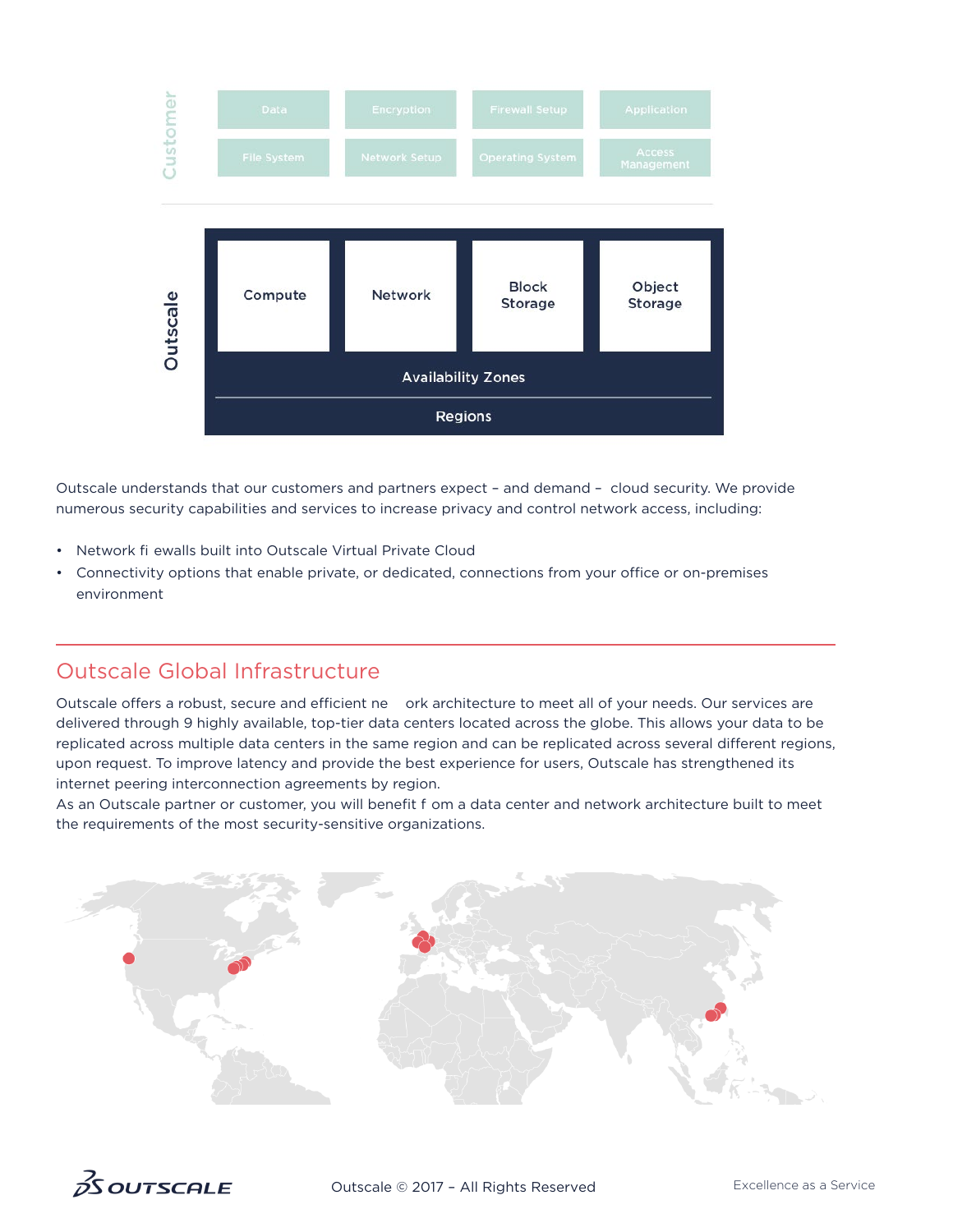## World-class Services and Support:

With Outscale, you can resolve issues rapidly with direct, 24-hour access to Outscale experts available. Support includes:

- Regular product updates and major upgrades to keep applications performing optimally with the most current feature set.
- Access to Outscale Technical Account Managers for fast, specialized support.
- Access to online knowledge base and tools to help build your in-house expertise and boost your organization's business agility.





ISO/IEC 27001 Certifie

Cisco CMSP Advanced Certifie

## Contact Us [www.c](http://www.outscale.com)[ontac](https://twitter.com/OutscaleInc)[t-us@.](https://www.linkedin.com/showcase/10560803/)[outsc](https://plus.google.com/+OutscaleUs)[a](http://www.outscale.com)[le.co](https://www.facebook.com/outscaleinc/)[m](http://www.outscale.com)